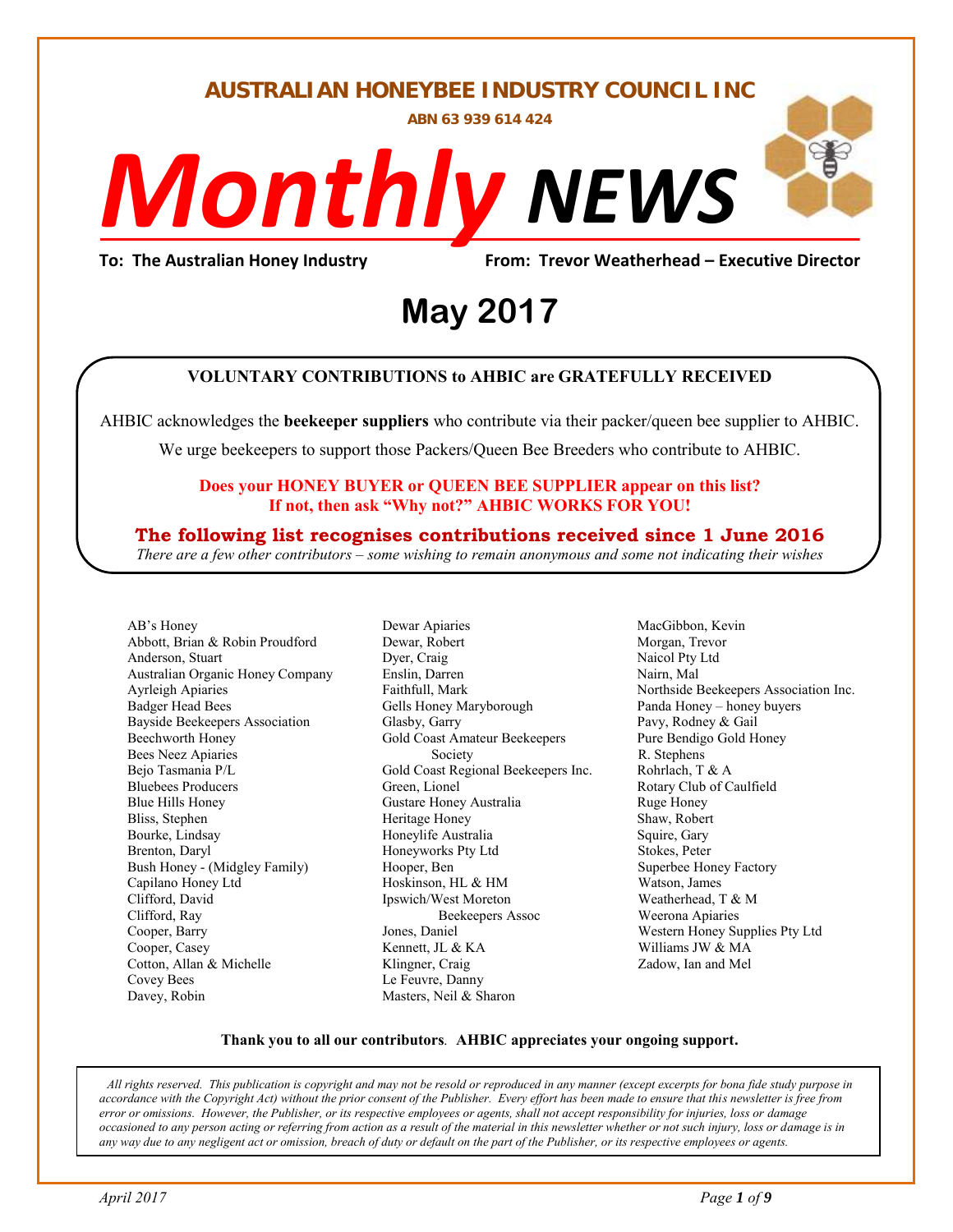#### **AHBIC AGM PLUS SAAA CONFERENCE**

The AHBIC AGM will be held at the Crowne Plaza Hotel in Adelaide on Saturday 8 July, 2017. The South Australian Apiarists Association (SAAA) Conference will be held on the preceding two days i.e. 6 & 7 July. Details for the Crowne Plaza are:-

Crowne Plaza Hotel 16 Hindmarsh Square ADELAIDE SA 5000

[https://www.ihg.com/crowneplaza/hotels/us/en/adelaide-sa/adlch/hoteldetail/events](https://www.ihg.com/crowneplaza/hotels/us/en/adelaide-sa/adlch/hoteldetail/events-facilities?cm_mmc=bingMaps-_-CP-_-AUS-_-ADLCH#scmisc=nav_events-facilities_cp)[facilities?cm\\_mmc=bingMaps-\\_-CP-\\_-AUS-\\_-ADLCH#scmisc=nav\\_events-facilities\\_cp](https://www.ihg.com/crowneplaza/hotels/us/en/adelaide-sa/adlch/hoteldetail/events-facilities?cm_mmc=bingMaps-_-CP-_-AUS-_-ADLCH#scmisc=nav_events-facilities_cp)

AHBIC delegates are encouraged to attend the SAAA conference so as they can see what happens in South Australia and South Australian beekeepers can talk to delegates to find out what happens in the delegate's State. **Registration for AHBIC delegates this year will be via the SAAA registration form even if you are only coming for the AHBIC AGM**.

Observers are welcome at the AHBIC AGM and the SAAA Conference registration form is towards the end of this newsletter along with information. Please note that registrations **MUST** be received beforehand and cannot be accepted on the day.

Accommodation bookings can be made online at - <https://aws.passkey.com/go/d0e65fa6> If you have problems, contact the SAAA acting Secretary, Kylie Pitt at *[secretary@saaa.org.au](mailto:secretary@saaa.org.au)  ph: 0419 982 102*.

#### **CATEGORISATION OF** *VARROA DESTRUCTOR*

On 15 May, 2017 Lindsay Bourke and I participated in a teleconference with Greg Fraser and Dr. Susanna Driessen from PHA re the PHA Board's decision on the categorisation of *Varroa destructor*.

The Board have put it as a category 3 i.e. 50/50 for Government and the affected parties. The Board is open to further conversations on this decision. The Board also will be reviewing the data supplied by ABARES to the parties for the categorisation process and consider why there was such disagreement with the figures provided.

PHA will now consider how to process the outstanding categorisation for the two Tropilaelaps and *V. jacobsoni*. At the present time the *V. jacobsoni* incursion in Townsville is being dealt with as the default category which is 3.

#### **PRESENTATION TO CROP CONSULTANTS AUSTRALIA**

As a result of our contact with Crop Consultants Australia I was invited to attend their seminar in Dubbo and give a presentation on "Protecting honey bees". The presentation was well received with several questions asked before and afterwards.

I also took part in a panel discussion on protecting honey bees. I gained the impression that many of the crop consultants present (these are the people who advise farmers what to spray on their crops to protect them) are willing to recommend softer chemicals where bees are present. As a first step, beekeepers need to communicate with farmers that bees are present in the area. Use BeeConnected.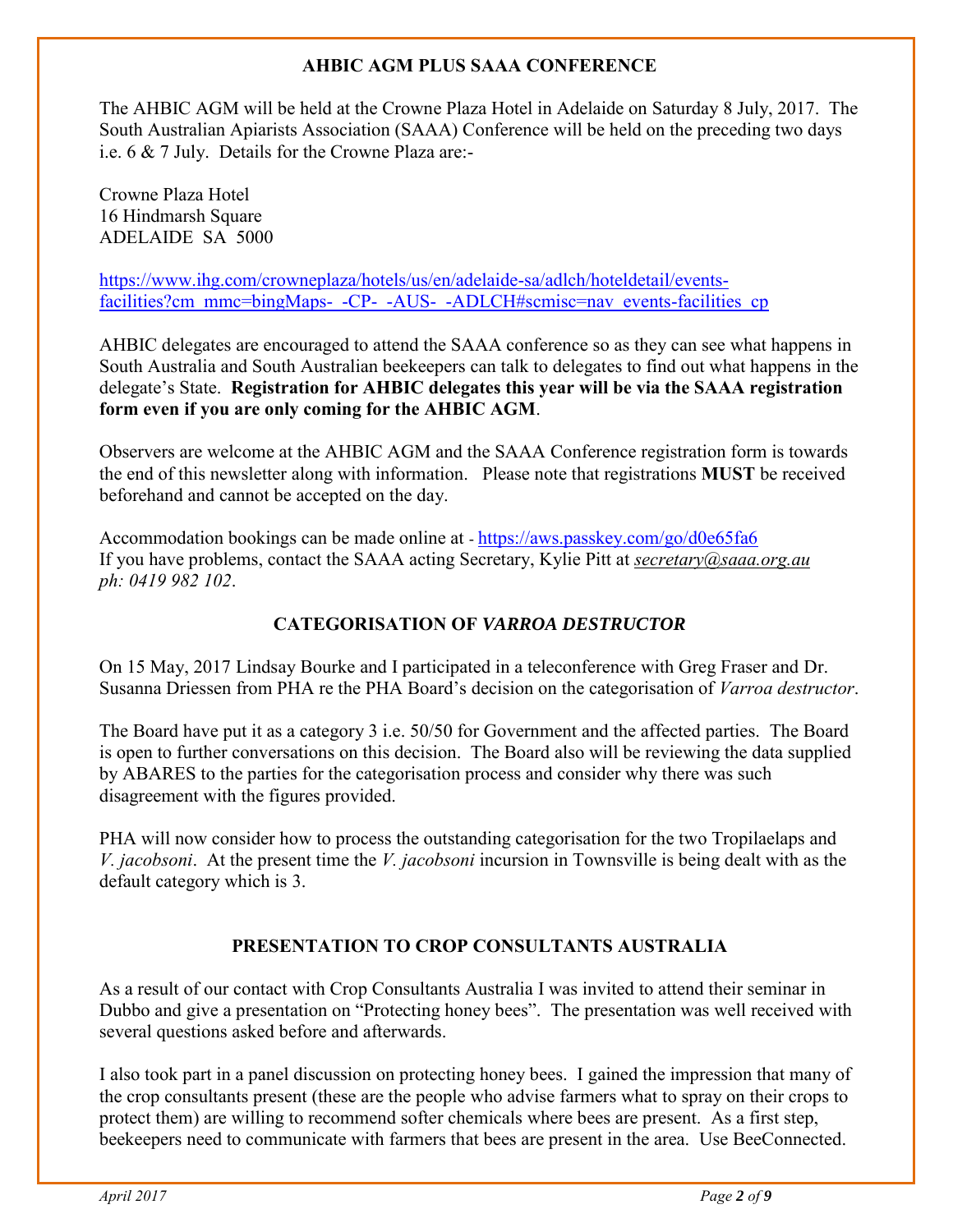#### **ADOPTION OF CODE OF PRACTICE IN VICTORIA**

I have received the following information from Victoria. Congratulations to Victoria for being the first to incorporate the Code of Practice into their legislation. Hopefully other States can follow.

*For information, the Australian Honey Bee Industry Biosecurity Code of Practice is now embedded within Victorian LDCA 1994 legislation, specifically:* 

*Under section 98 of the LDC Act we have the right to impose conditions on registration as a beekeeper. Complying with any requirement of the COP is now a condition of registration as a beekeeper in Victoria.* 

*Under section 100 of the LDC Act we can suspend or cancel someone's registration if they don't comply with the conditions we have imposed on their registration as a beekeeper.* 

#### **BEE INDUSTRY COUNCIL OF WESTERN AUSTRALIA LIMITED (BICWA)**

For your information WA now has a website under the BICWA banner but for all WA sectors. [www.bicwa.com.au](http://www.bicwa.com.au/) .

#### **NEW ZEALAND CONFERENCE 2017**

I have received an invitation for Australian beekeepers to attend the New Zealand beekeepers conference from 9 – 11 July, 2017 at Rotorua.

The conference website is <http://apicultureconference2017.co.nz/>

#### **EXPORTS TO CHINA**

A delegation from China was in Australia recently carrying out audits on several commodities. Honey was one of these.

Information from Canberra indicated that the Chinese were happy with the information that had been supplied by Canberra. China had supplied a long list of questions and requests for information about our industry here in Australia. AHBIC was able to help the Department of Agriculture and Water Resources with answers to some of the questions asked.

China has indicated that they will want exporting establishments to be registered with them to guarantee the source the honey. As information comes to hand it will be passed on.

#### **AGM**

Annual conferences for 2017, in chronological order, as I currently have them are:-

| 7 & 8 June - Warrnambool     |
|------------------------------|
| 23 June                      |
| $29$ June $-1$ July - Gympie |
| 6 & 7 July-Adelaide          |
| 8 July - Adelaide            |
| TBA                          |
| TBA                          |
|                              |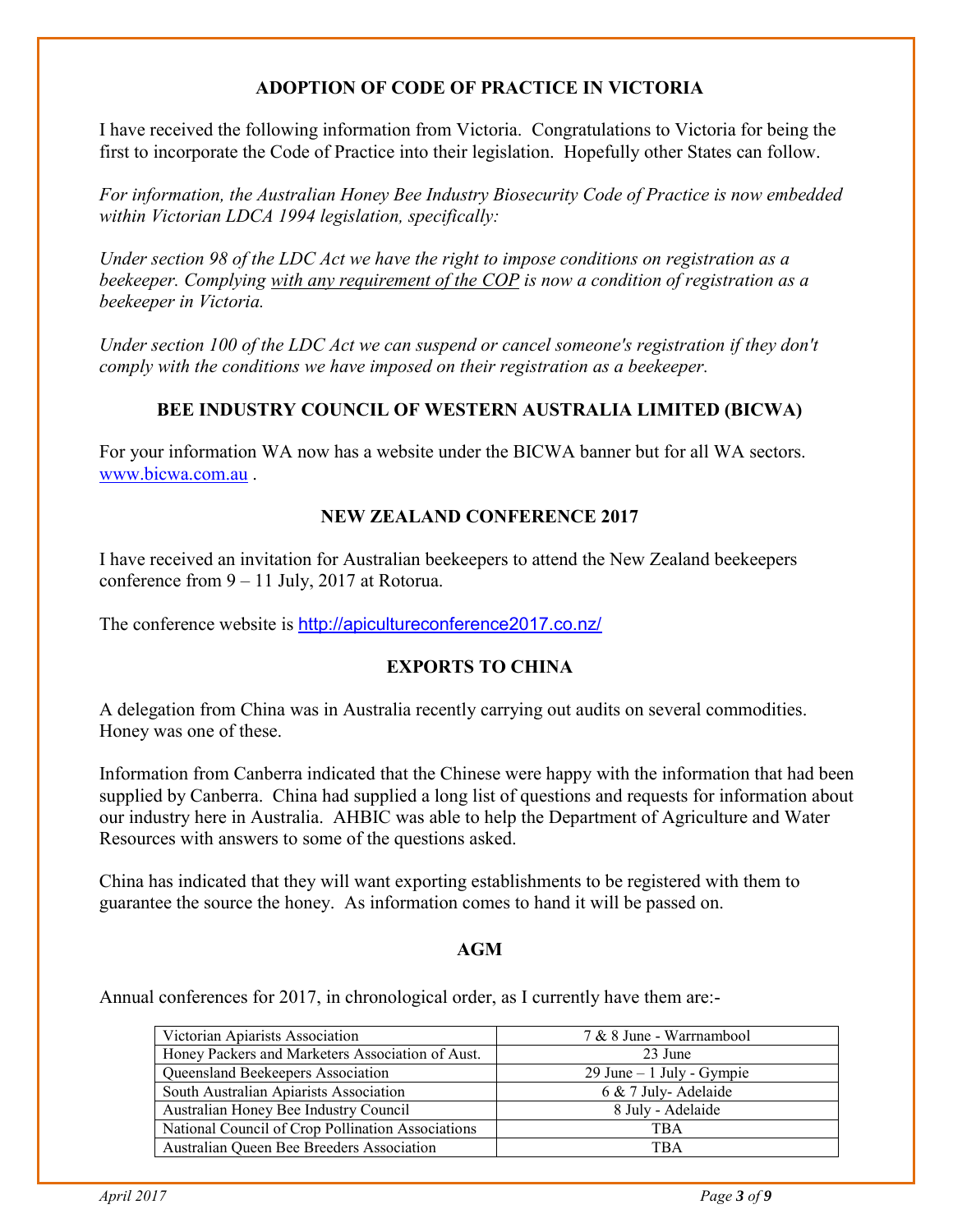#### **FUNDING GRANTS FOR WOMEN'S LEADERSHIP DEVELOPMENT**

Women & Leadership Australia (WLA) is administering a national initiative to support the development of female leaders across Australia's agriculture sector.

The initiative is providing women with grants of between \$3,000 and \$8,000 to enable participation in a range of leadership development programs.

The leadership development programs are part-time and delivered nationally via WLA's blended learning model. Scholarship funding is strictly limited and has to be allocated prior to the end of this financial year (June 30).

#### **Expressions of Interest**

Find out more and register your interest by completing the Expression of Interest form here prior to June 16, 2017:<http://www.wla.edu.au/assoc-june17.html>

#### **NEW CHEMICAL REGISTRATIONS**

| <b>Application no.:</b>      | 107733                                                                                                                                                                                                                                                                                                                                                                     |
|------------------------------|----------------------------------------------------------------------------------------------------------------------------------------------------------------------------------------------------------------------------------------------------------------------------------------------------------------------------------------------------------------------------|
| <b>Product name:</b>         | Relyon Starlet 250EC Insecticide/Miticide                                                                                                                                                                                                                                                                                                                                  |
| Active constituent/s:        | 250 g/L bifenthrin                                                                                                                                                                                                                                                                                                                                                         |
| <b>Applicant name:</b>       | <b>Ruralco Holdings Limited</b>                                                                                                                                                                                                                                                                                                                                            |
| <b>Applicant ACN:</b>        | 009 660 879                                                                                                                                                                                                                                                                                                                                                                |
| Summary of use:              | For the control of insect pests and mites of apricots, bananas, barley,<br>canola, citrus, clover, cotton, cucurbits, faba beans, field peas, grapes,<br>lucerne, lucerne seed crops, lupins, navy beans, nectarines, peaches<br>pears, plums, poppies, subterranean clover, sugarcane, tomatoes and<br>wheat                                                              |
| Date of registration:        | 28 April 2017                                                                                                                                                                                                                                                                                                                                                              |
| Product registration no.:    | 83211                                                                                                                                                                                                                                                                                                                                                                      |
| Label approval no.:          | 83211/107733                                                                                                                                                                                                                                                                                                                                                               |
| <b>Application no.:</b>      | Not applicable—variation by the APVMA under s29A of the Agvet<br>Code                                                                                                                                                                                                                                                                                                      |
| <b>Product name:</b>         | Conquest Dimethoate 400 Systemic Insecticide                                                                                                                                                                                                                                                                                                                               |
| Active constituent/s:        | 400 g/kg Dimethoate                                                                                                                                                                                                                                                                                                                                                        |
| Holder name:                 | <b>Conquest Crop Protection Pty Ltd</b>                                                                                                                                                                                                                                                                                                                                    |
| <b>Holder ACN:</b>           | 098 814 932                                                                                                                                                                                                                                                                                                                                                                |
| <b>Summary of variation:</b> | The APVMA has, with the holder's consent, amended the restraint in<br>the critical comments and withholding periods for lucerne, pasture,<br>pasture seed, fodder crops and oilseeds from 'DO NOT use after crop<br>emergence' to 'DO NOT use more than 7 days after crop emergence'.<br>This product is an insecticide and miticide for a range of agricultural<br>crops. |
| Date of variation:           | 1 May 2017                                                                                                                                                                                                                                                                                                                                                                 |
| Product registration no.:    | 55704                                                                                                                                                                                                                                                                                                                                                                      |
| Label approval no.:          | <b>RV3017H</b>                                                                                                                                                                                                                                                                                                                                                             |
|                              |                                                                                                                                                                                                                                                                                                                                                                            |

The above wording for dimethoate is also published for the following product names which contain dimethoate:-

Danadim Insecticide Titan Dimethoate 400 Systemic Insecticide Accensi Dimethoate 400 Systemic Insecticide Rogor Upgrade Insecticide ACP Dimethoate 400 Systemic insecticide Apparent Decimator 400 Insecticide Nufarm Dimethoate Systemic Insecticide Relyon Dimex 400EC Insecticide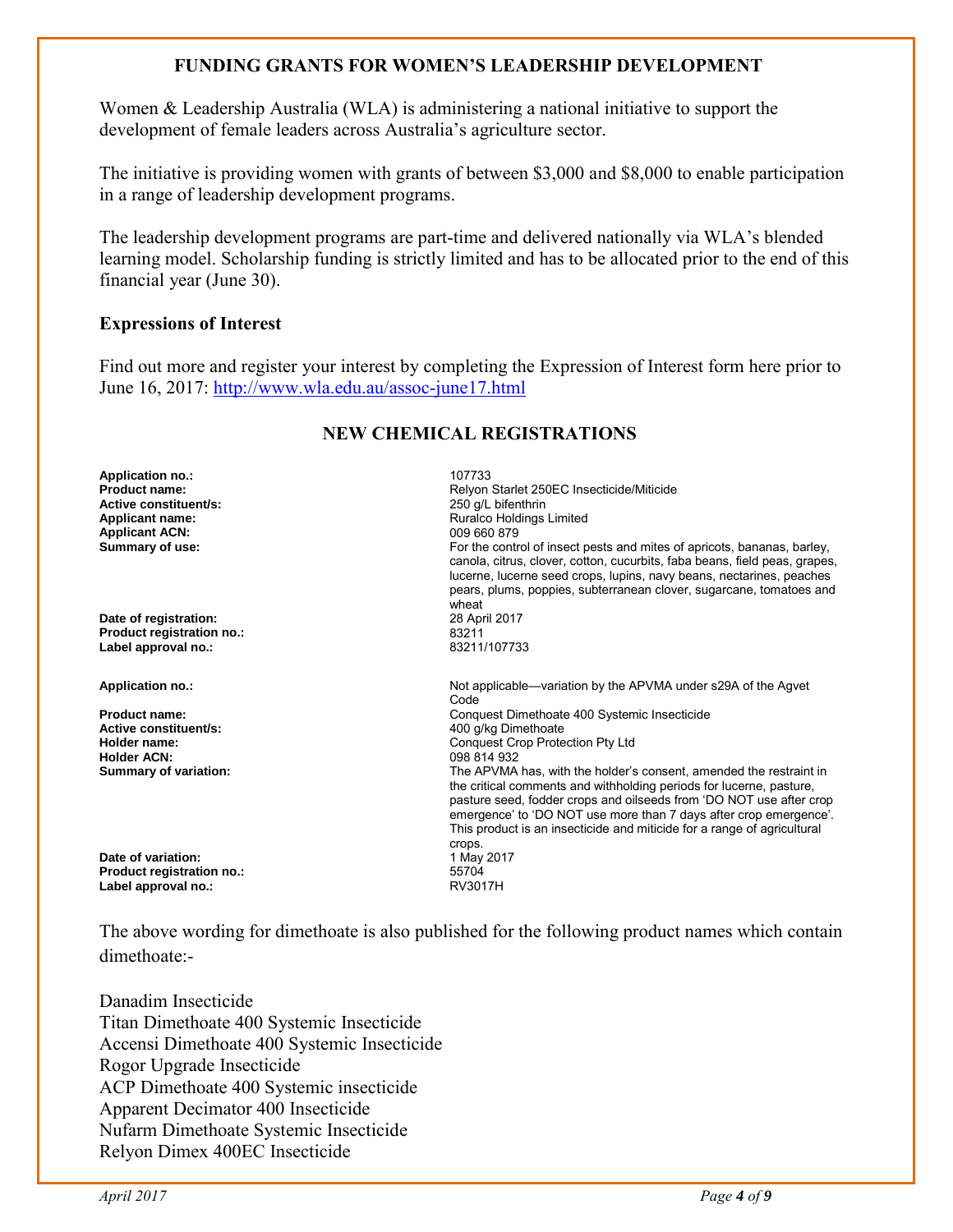**Active constituent/s:** <br> **Active constituent/s:** <br> **Active constituent/s:** <br> **Actives:** <br> **Actives:** <br> **Actives:** <br> **Actives:** <br> **Actives:** <br> **Actives:** <br> **Actives:** <br> **Actives:** <br> **Actives:** <br> **Actives:** <br> **Actives:** <br> **Holder ACN:**<br>**Summary of variation:** 

**Date of variation:** 9 May 2017 **Product registration no.:** 61681 Label approval no.:<br>Period of supply earlier version of label

**Application no.: Not applicable—variation by the APVMA under s29A of the Agvet** Code

**Product name: Product name: AW Omethoate 290 SL Insecticide**<br> **Active constituent/s:** 290 q/kg Omethoate AgriWest Pty Ltd<br>108 899 181

This product was not registered at the time of the finalisation of the reconsideration of all omethoate products on 1 December 2016. The product registration has since been reinstated. The APVMA has, with the holder's consent, amended the label instructions of this product to comply with the omethoate reconsideration outcomes of 1 December 2016 so that these instructions are consistent with those of other products containing omethoate. This product is an insecticide and miticide for a range of agricultural crops.

As the earlier label was approved in 2007, there may be existing product bearing this earlier label version that is now no longer approved. The APVMA has determined that subsection 81(3) of the Agvet Code is to apply in respect of the earlier approved version of the label (0107) that has been varied as a result of this decision and that supply may take place no later than 1 December 2017. After 1 December 2017, all product that is supplied should bear the varied approved label RV1216.



# **Media Release**

Tuesday 23 May 2017

#### **New guide to assist beekeepers harvest and extract honey**

Beekeepers can get practical information on harvesting and extracting honey with a new publication, produced by NSW Department of Primary Industries (DPI) Tocal College, launched at the NSW Apiarists' Association Conference last week.

DPI Technical Specialist Honey Bees and co-author Dr Doug Somerville said the guide *Honey harvesting and extracting* informs beekeepers of the best management practices to harvest and extract honey to ensure they get the highest quality product.

"This practical guide will assist beekeepers whether they are small-scale recreational or commercial operators," Dr Somerville said.

"Important information on the best way to handle honey, including food quality, food safety and compliance with legislation are covered in the guide.

"Beekeepers are advised of the best way to remove honey from the hive so that it retains its natural goodness and the highest quality product is produced.

"With care, honey can be removed with minimal or no contamination."

Dr Somerville said the guide outlines the best practice for transporting honey from the hive to the extracting facility, and includes the key principles for the design, construction and cleanliness of the premises.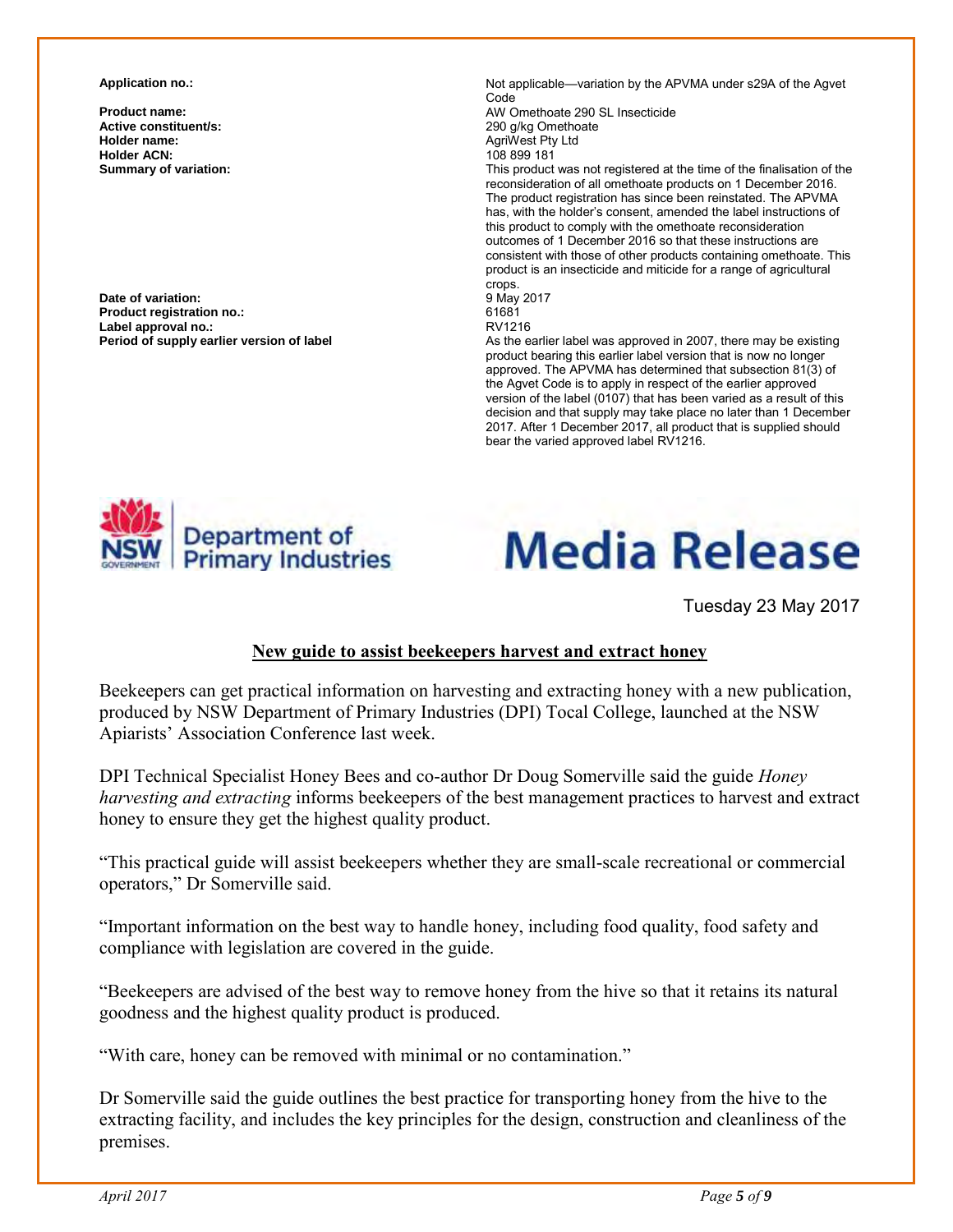"There is also a section on mobile extracting plants, as many of the requirements for central extracting plants also apply to mobile plants," Dr Somerville said.

"Beekeepers are reminded that all food products and ingredients should be stored under adequate facilities and conditions to ensure product safety and to minimise the potential for contamination or microbial growth.

"The guide underpins the Australian Beekeeping Industry Quality Assurance Program and assists beekeepers to ensure they are able to control and maintain honey quality in a safe and hygienic way."

Tocal College offers a range of short courses in beekeeping skills as well as the Certificate III in Beekeeping.

The *Honey harvesting and extracting AgGuide* is available in hard copy, online or mail order from Tocal College [www.tocal.nsw.edu.au](http://www.tocal.nsw.edu.au/) or as an ebook through iTunes.



Dr. Doug Somerville and Bill Winner photographed at the launch of the AgGuide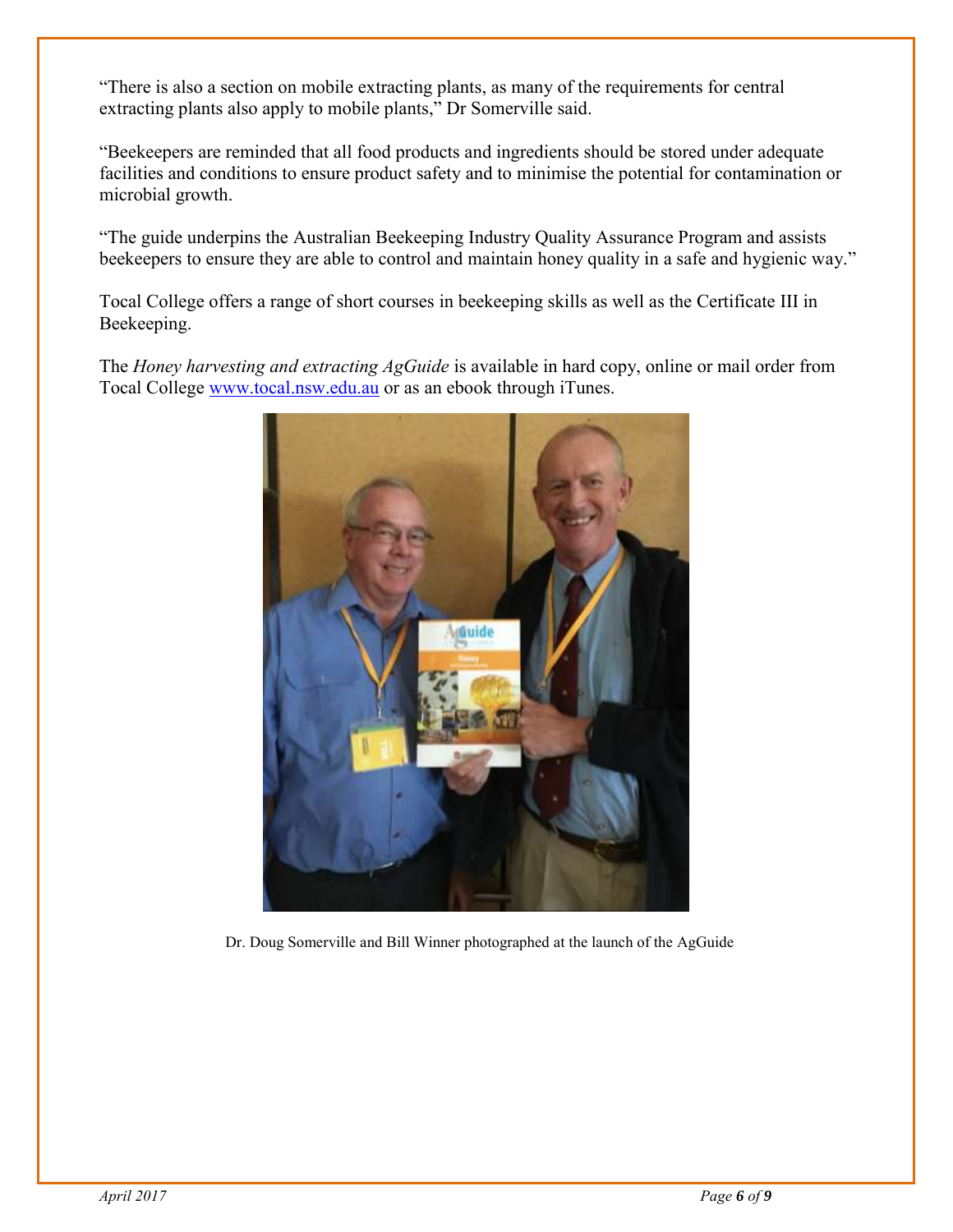### *SOUTH AUSTRALIAN APIARISTS' ASSOCIATION INC.*

Mobile: 0407 820 474 Mobile: 0419 982 102 Email: hoopsbee@hotmail.com Email: secretary@saaa.org.au



\_\_\_\_\_\_\_\_\_\_\_\_\_\_\_\_\_\_\_\_\_\_\_\_\_\_\_\_\_\_\_\_\_\_\_\_\_\_\_\_\_\_\_\_\_\_\_\_\_\_\_\_\_\_\_\_\_\_\_\_\_\_\_\_\_\_\_\_\_\_\_\_\_\_\_\_\_\_\_\_\_\_\_\_\_\_\_\_\_\_

*State President: Acting State Secretary:* Mr Ben Hooper Mrs Kylie Pitt PO Box 577 PO Box 326 TINTINARA SA 5266 MOUNT COMPASS SA 5211

We are pleased to announce that our 2017 Conference and Annual General Meeting along with AHBIC Annual General Meeting are scheduled to be held at

#### **The Crowne Plaza Hotel, Hindmarsh Square, Adelaide**

**SAAA, 6th – 7 th July 2017**

#### **AHBIC, 8th July 2017**

It is promising to be a fantastic conference with some very interesting speakers in the line up.

**Dr Emily Remnant,** recipient of the '2017 Science and Innovation Awards for Young People in Agriculture, Fisheries and Forestry'

**Professor Stephen Martin,** University of Salford Manchester, chair in Animal Ecology

**Mr Rod Pavey,** Saxonbee Enterprises

**Mr David Leyland,** Beez Neez Apiaries

This year, morning tea, lunch and afternoon tea are included in the costs along with tea, coffee and juices. We are looking forward to delegates catching up and mingling over the breaks.

We have secured several rooms for your benefit, please visit this link to place your booking.

#### https://aws.passkey.com/go/d0e65fa6

It is first in best dressed and rooms will be released if not booked so we encourage you to secure your room as soon as possible. Please note that the cut-off date for rooms being held on our behalf is the 5<sup>th</sup> June 2017.

There is limited parking available at The Crowne Plaza. We have organised 'early bird' parking tickets if you would like to take advantage of them for the U Park on the corner of Pulteney and Rundle Street, Adelaide at a cost of \$15/day.

#### **All conference registrations must be finalised prior to the conference.**

**Please note that no registrations will be accepted on the day of conference due to restrictions by The Crowne Plaza Hotel.**

Please complete this form and return it along with payment to SAAA Treasurer; Email: ajma.cotton2@bigpond.com Post: PO Box 246, KEITH SA 5267

Payment can be made via direct bank transfer, cheque or money order. SA Apiarists Association BSB: 105 030 Account No: 020697340 \*\*Please include member name\*\*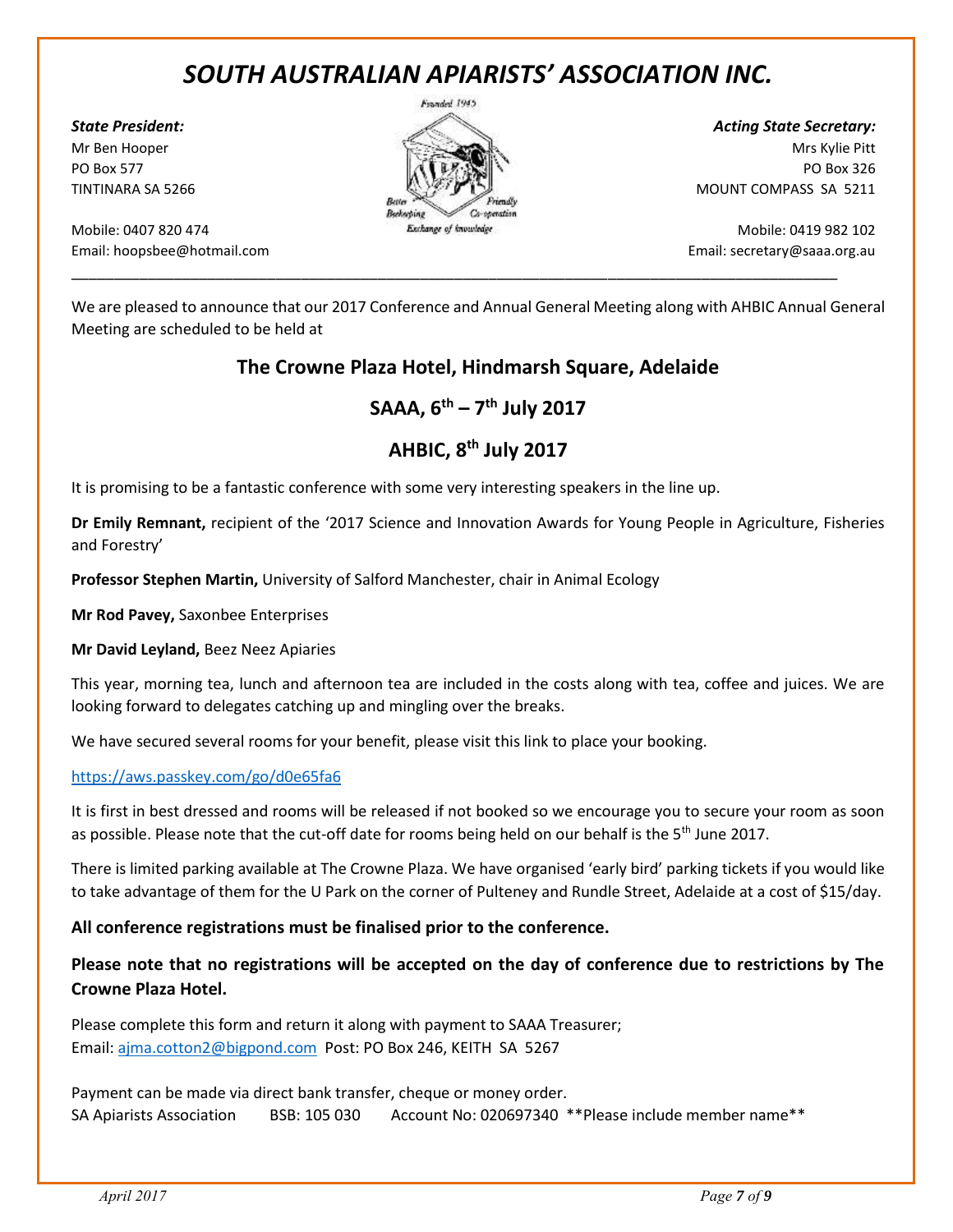| <b>CONFERENCE REGISTRATION FORM</b><br><b>Tax Invoice</b><br>ABN: 70 114 388 350<br>Benkertving<br><b>Grabenstian</b><br>Exchange of inocoledge                                                           |          |  |  |  |
|-----------------------------------------------------------------------------------------------------------------------------------------------------------------------------------------------------------|----------|--|--|--|
|                                                                                                                                                                                                           |          |  |  |  |
|                                                                                                                                                                                                           |          |  |  |  |
|                                                                                                                                                                                                           |          |  |  |  |
|                                                                                                                                                                                                           |          |  |  |  |
| <b>COMPANY/BUSINESS DETAILS -</b>                                                                                                                                                                         |          |  |  |  |
| <b>SAAA Member</b><br>Non Member<br><b>Other Association</b><br>Name:<br>$\Box$                                                                                                                           |          |  |  |  |
| Member<br>Address:                                                                                                                                                                                        |          |  |  |  |
|                                                                                                                                                                                                           |          |  |  |  |
| Phone:<br>Email:                                                                                                                                                                                          |          |  |  |  |
| A: SAAA Two Day Conference Registration - Two day conference registration. Includes all conference                                                                                                        |          |  |  |  |
| sessions on Thursday 6 <sup>th</sup> and Friday 7 <sup>th</sup> July 2017 along with morning tea, lunch and afternoon tea<br>EARLY BIRD RATES - if paid by 30 <sup>th</sup> May 2017<br><b>Per Person</b> |          |  |  |  |
| <b>Member Name:</b><br>$\vert \ \ \vert$                                                                                                                                                                  | \$165.00 |  |  |  |
| Spouse/Partner of Member:                                                                                                                                                                                 | \$155.00 |  |  |  |
| <b>Employee of Member:</b><br>$\Box$                                                                                                                                                                      | \$175.00 |  |  |  |
| Non Member:                                                                                                                                                                                               | \$185.00 |  |  |  |
|                                                                                                                                                                                                           |          |  |  |  |
|                                                                                                                                                                                                           |          |  |  |  |
| PAYMENT AFTER 30 <sup>th</sup> May 2017 - 30 <sup>th</sup> June 2017<br><b>Per Person</b>                                                                                                                 |          |  |  |  |
| <b>Member Name:</b><br>$\vert \ \ \vert$                                                                                                                                                                  | \$190.00 |  |  |  |
| Spouse/Partner of Member:                                                                                                                                                                                 | \$180.00 |  |  |  |
| <b>Employee of Member:</b>                                                                                                                                                                                | \$200.00 |  |  |  |
| Non Member:                                                                                                                                                                                               | \$210.00 |  |  |  |
| <b>SUBTOTAL</b>                                                                                                                                                                                           |          |  |  |  |
| B: SAAA Single Day Conference Registration - Please purchase one day tickets, dinner tickets and                                                                                                          |          |  |  |  |
| parking tickets here                                                                                                                                                                                      |          |  |  |  |
| Thursday 6 <sup>th</sup><br>EARLY BIRD RATES - if paid by 30 <sup>th</sup> May 2017<br>Friday 7 <sup>th</sup><br><b>Per Person</b>                                                                        |          |  |  |  |
| One Day Member Name:                                                                                                                                                                                      | \$90.00  |  |  |  |
| One Day Spouse/Partner of Member:                                                                                                                                                                         | \$85.00  |  |  |  |
| One Day Employee of Member:                                                                                                                                                                               | \$95.00  |  |  |  |
| One Day Non Member:                                                                                                                                                                                       | \$100.00 |  |  |  |
| PAYMENT AFTER 30 <sup>th</sup> May 2017 - 30 <sup>th</sup> June 2017                                                                                                                                      |          |  |  |  |
| One Day Member Name:<br>$\Box$                                                                                                                                                                            | \$115.00 |  |  |  |
| One Day Spouse/Partner of Member:                                                                                                                                                                         | \$110.00 |  |  |  |
| One Day Employee of Member:                                                                                                                                                                               | \$120.00 |  |  |  |
| One Day Non Member:                                                                                                                                                                                       | \$125.00 |  |  |  |
| Early Bird parking ticket, please note that these are NON REFUNDABLE                                                                                                                                      | \$15.00  |  |  |  |
| Early Bird parking ticket, please note that these are NON REFUNDABLE                                                                                                                                      | \$15.00  |  |  |  |
|                                                                                                                                                                                                           |          |  |  |  |
| Annual Dinner, Thursday 6 <sup>th</sup> July 2017 (3 Course Meal alternate drop)<br>H                                                                                                                     | \$72.00  |  |  |  |
| Please advise of any food restrictions/requirements:                                                                                                                                                      |          |  |  |  |
| <b>SUB TOTAL:</b><br>\$                                                                                                                                                                                   |          |  |  |  |
| C: AHBIC Annual General Meeting $-8$ <sup>th</sup> July 2017                                                                                                                                              |          |  |  |  |
| Per person                                                                                                                                                                                                |          |  |  |  |
| <b>AHBIC Delegate Name:</b>                                                                                                                                                                               | N/A      |  |  |  |
| <b>AHBIC Observer Name:</b><br><b>SUB TOTAL:</b><br>\$.                                                                                                                                                   | \$50.00  |  |  |  |